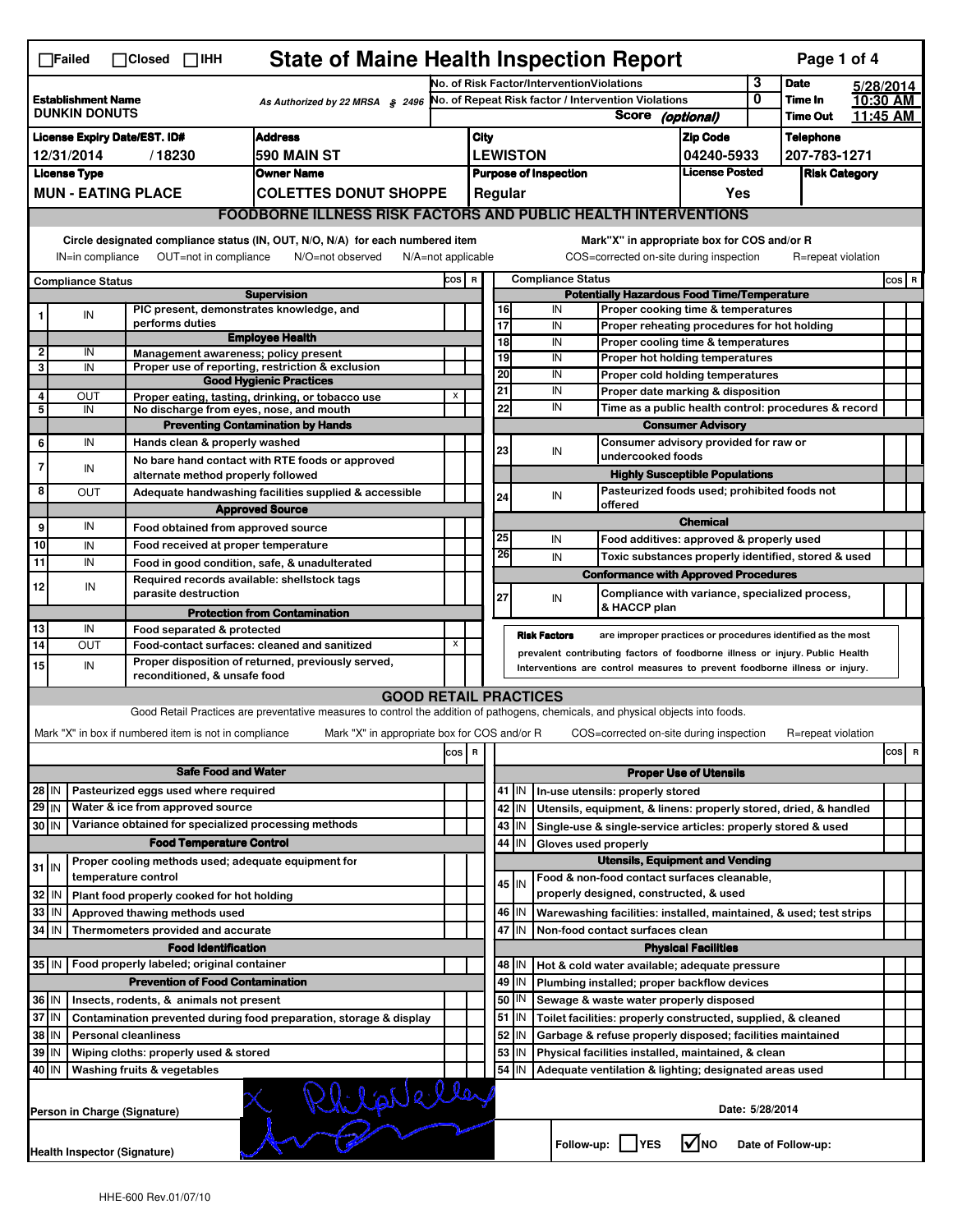|                                                                                              | Page 2 of 4        |             |                                 |                          |                        |                                  |  |  |  |  |  |
|----------------------------------------------------------------------------------------------|--------------------|-------------|---------------------------------|--------------------------|------------------------|----------------------------------|--|--|--|--|--|
| <b>Establishment Name</b><br><b>DUNKIN DONUTS</b>                                            |                    |             | As Authorized by 22 MRSA § 2496 | 5/28/2014<br><b>Date</b> |                        |                                  |  |  |  |  |  |
| <b>Address</b><br><b>License Expiry Date/EST. ID#</b><br>12/31/2014<br>/18230<br>590 MAIN ST |                    |             | City / State<br><b>LEWISTON</b> | /ME                      | Zip Code<br>04240-5933 | <b>Telephone</b><br>207-783-1271 |  |  |  |  |  |
|                                                                                              |                    |             | <b>Temperature Observations</b> |                          |                        |                                  |  |  |  |  |  |
| Location                                                                                     | <b>Temperature</b> |             |                                 | <b>Notes</b>             |                        |                                  |  |  |  |  |  |
| Eggs patty in walk-in coo                                                                    | 35                 |             |                                 |                          |                        |                                  |  |  |  |  |  |
| walk-in cooler                                                                               | 37                 |             |                                 |                          |                        |                                  |  |  |  |  |  |
| hot water                                                                                    | 110 plus           |             |                                 |                          |                        |                                  |  |  |  |  |  |
| freezer                                                                                      | 9                  |             |                                 |                          |                        |                                  |  |  |  |  |  |
| egg patty                                                                                    | 135                | hot holding |                                 |                          |                        |                                  |  |  |  |  |  |
| cream                                                                                        | 35                 |             |                                 |                          |                        |                                  |  |  |  |  |  |



**Date: 5/28/2014**

**Health Inspector (Signature)**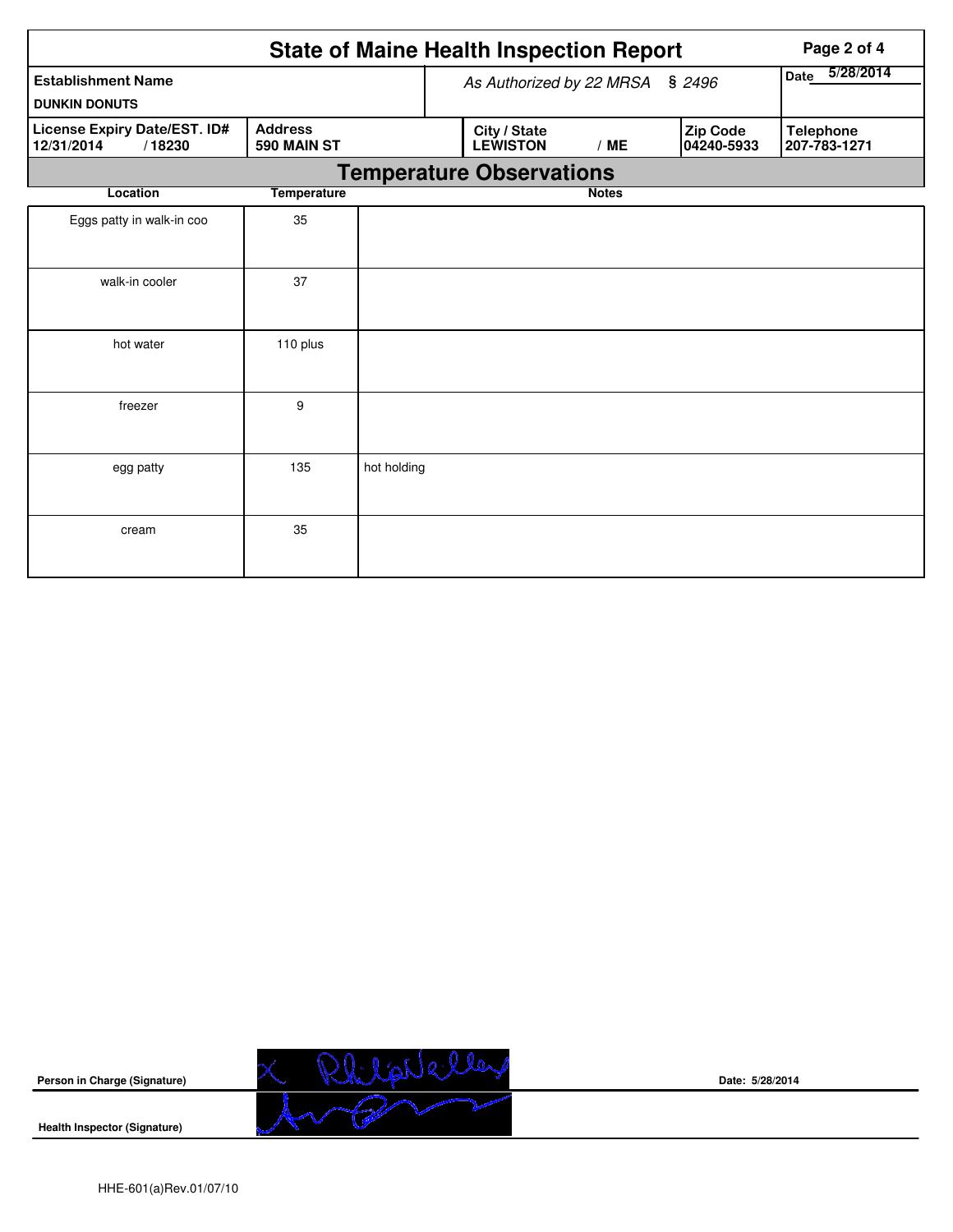|                                                                                                                                                                                                                                                            | Page 3 of 4                                                                                             |  |  |  |  |  |  |  |  |
|------------------------------------------------------------------------------------------------------------------------------------------------------------------------------------------------------------------------------------------------------------|---------------------------------------------------------------------------------------------------------|--|--|--|--|--|--|--|--|
| <b>Establishment Name</b>                                                                                                                                                                                                                                  | 5/28/2014<br>Date                                                                                       |  |  |  |  |  |  |  |  |
| <b>DUNKIN DONUTS</b>                                                                                                                                                                                                                                       |                                                                                                         |  |  |  |  |  |  |  |  |
| License Expiry Date/EST. ID#<br>12/31/2014<br>/18230                                                                                                                                                                                                       | <b>Address</b><br>City / State<br><b>Zip Code</b><br><b>LEWISTON</b><br>ME<br>590 MAIN ST<br>04240-5933 |  |  |  |  |  |  |  |  |
| <b>Observations and Corrective Actions</b>                                                                                                                                                                                                                 |                                                                                                         |  |  |  |  |  |  |  |  |
| Violations cited in this report must be corrected within the time frames below, or as stated in sections<br>8-405.11 and 8-406.11 of the Food Code                                                                                                         |                                                                                                         |  |  |  |  |  |  |  |  |
| 4: 2-401.11: C: Food employee is eating, drinking, or using any tobacco where the contamination of exposed FOOD; clean EQUIPMENT, UTENSILS,<br>and LINENS; unwrapped SINGLE-SERVICE and SINGLE-USE ARTICLES; or other items needing protection can result. |                                                                                                         |  |  |  |  |  |  |  |  |
| INSPECTOR NOTES: drinks must have cover and straw corrected on site                                                                                                                                                                                        |                                                                                                         |  |  |  |  |  |  |  |  |
| 8: 5-205.11.(A): N: Hand wash facility not accessible.                                                                                                                                                                                                     |                                                                                                         |  |  |  |  |  |  |  |  |

INSPECTOR NOTES: blocked with ice holding unit and 1 bucket in sink warewareshing area corrected on site

8: 5-205.11.(B): N: Hand washing facility being used for other than hand washing.

INSPECTOR NOTES: handsink being used as dump station-remove paper towel holder,signage and soap from one handsink to create dump station

14: 4-501.114.(A).(2): C: Chlorine solution temperature is too low.

INSPECTOR NOTES: no reading in sanitizer bucket-corrected on site



**Date: 5/28/2014**